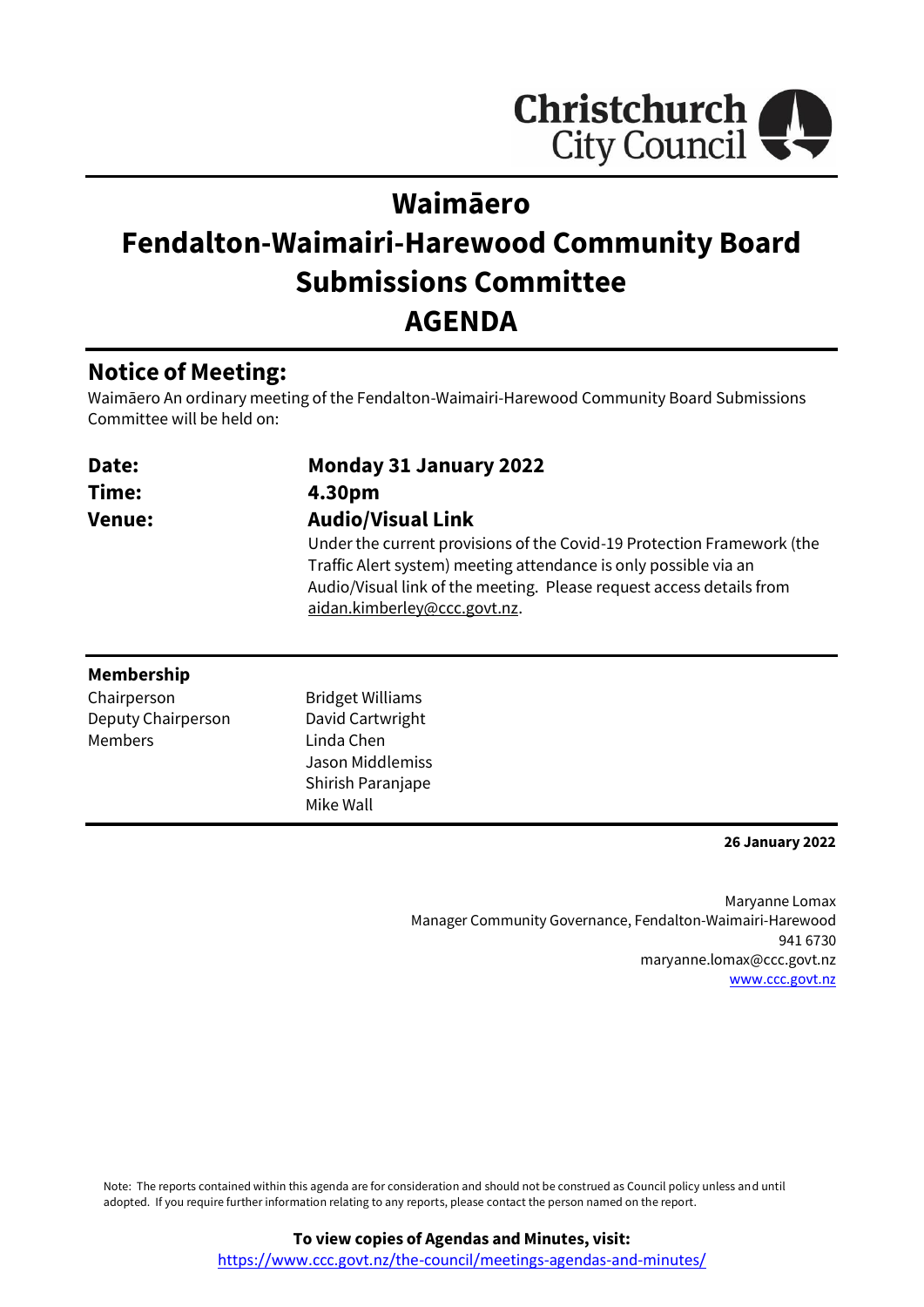



#### Otautahi-Christchurch is a city of opportunity for all

Open to new ideas, new people and new ways of doing things - a city where anything is possible

#### **Principles**

Being open, transparent and democratically accountable Promoting equity, valuing diversity and fostering inclusion

**Resilient communities** 

Strong sense of community

Active participation in civic life

Safe and healthy communities

through arts, culture, heritage,

Valuing the voices of all cultures

and ages (including children)

Celebration of our identity

sport and recreation

Taking an inter-generational approach to sustainable development, prioritising the social, economic and cultural wellbeing of people and communities and the quality of the environment, now and into the future

Building on the relationship with Te Rūnanga o Ngai Tahu and the Te Hononga-Council Papatipu Rūnanga partnership, reflecting mutual understanding and respect

Ensuring the diversity and interests of our communities across the city and the district are reflected in

Actively collaborating and co-operating with other local, regional and national organisations

decision-making

## **Community Outcomes**

#### **Liveable city**

Vibrant and thriving city centre Sustainable suburban and rural centres

A well connected and accessible city promoting active and public transport

Sufficient supply of, and access to, a range of housing 21st century garden city we are proud to live in

#### **Healthy environment**

Healthy water bodies

High quality drinking water Unique landscapes and indigenous biodiversity are valued and stewardship exercised

Sustainable use of resources and minimising waste

#### **Prosperous economy**

Great place for people, business and investment

An inclusive, equitable economy with broad-based prosperity for all

A productive, adaptive and resilient economic base

Modern and robust city infrastructure and community facilities

| <b>Strategic Priorities</b>                                                   |                                                                                       |                                                                                                                      |                                                       |                                                            |
|-------------------------------------------------------------------------------|---------------------------------------------------------------------------------------|----------------------------------------------------------------------------------------------------------------------|-------------------------------------------------------|------------------------------------------------------------|
| <b>Enabling active</b><br>and connected<br>communities<br>to own their future | <b>Meeting the challenge</b><br>of climate change<br>through every means<br>available | <b>Ensuring a high quality</b><br>drinking water supply<br>that is safe and<br>sustainable                           | <b>Accelerating the</b><br>momentum<br>the city needs | <b>Ensuring rates are</b><br>affordable and<br>sustainable |
|                                                                               |                                                                                       | Ensuring we get core business done while delivering on our Strategic Priorities and achieving our Community Outcomes |                                                       |                                                            |
| Engagement with<br>the community and<br>partners                              | Strategies, Plans and<br>Partnerships                                                 | Long Term Plan<br>and Annual Plan                                                                                    | Our service delivery<br>approach                      | Monitoring and<br>reporting on our<br>progress             |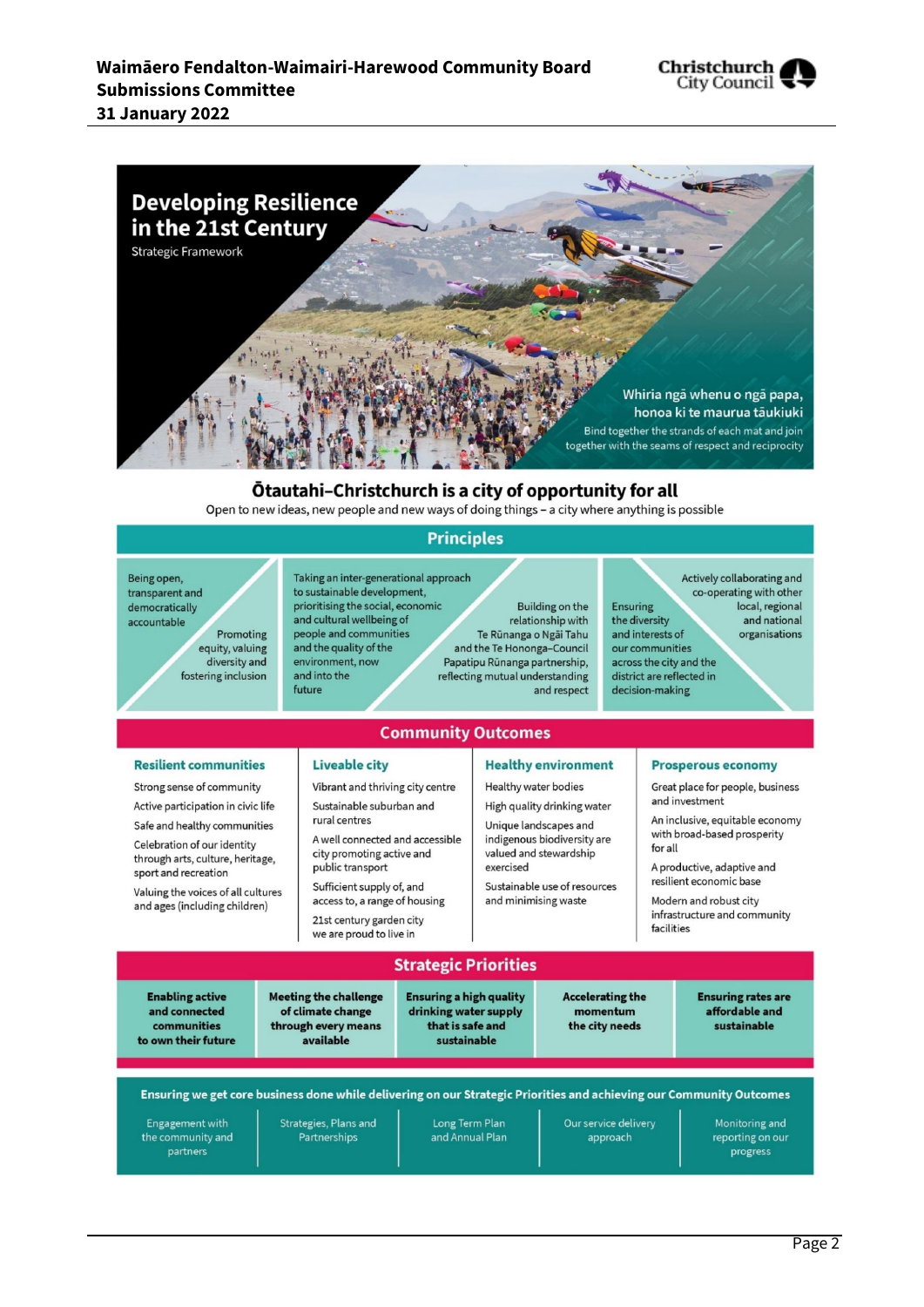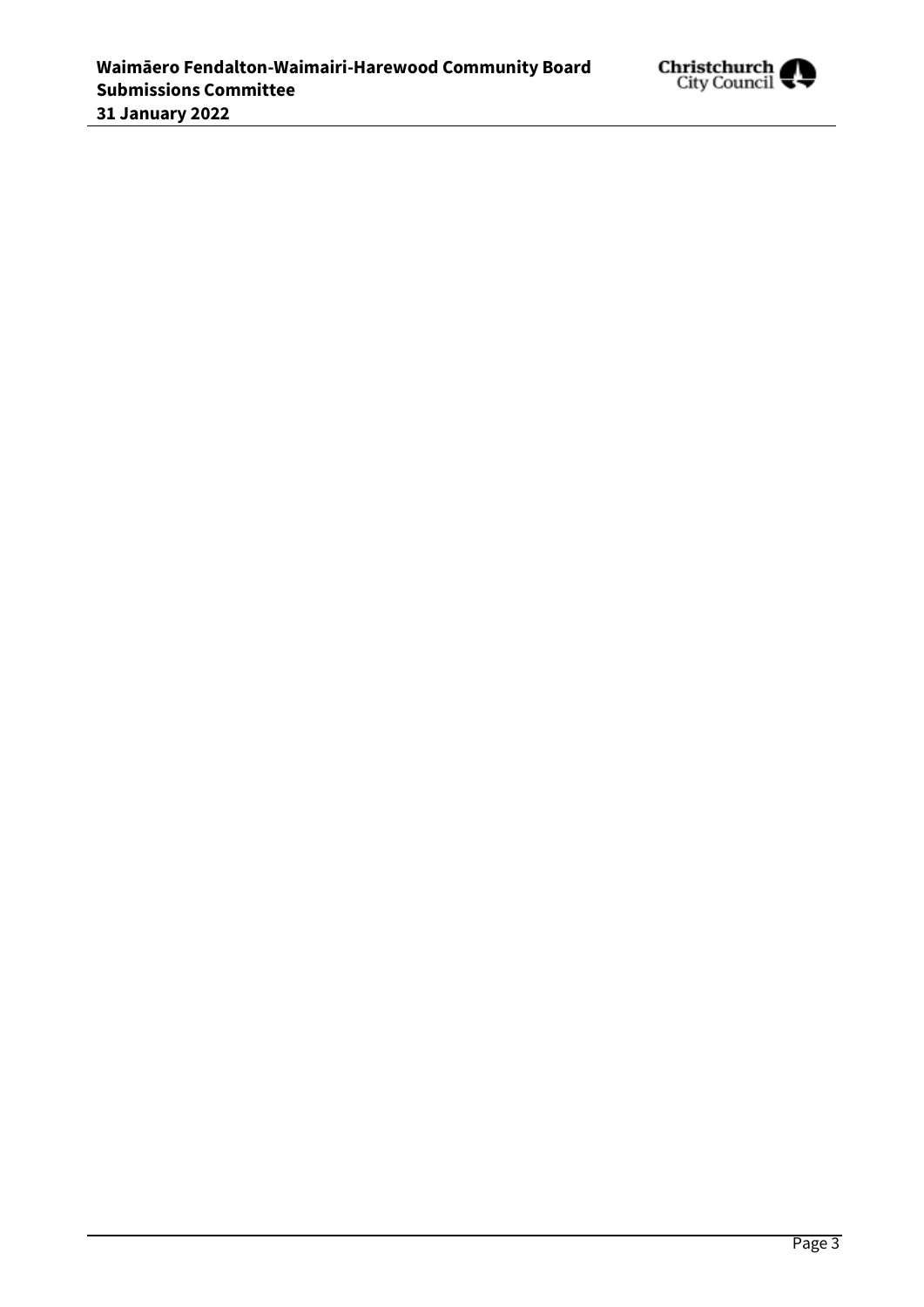

**Part A Matters Requiring a Council Decision Part B Reports for Information Part C Decisions Under Delegation**

### **TABLE OF CONTENTS**

### **STAFF REPORTS**

| э. |  |
|----|--|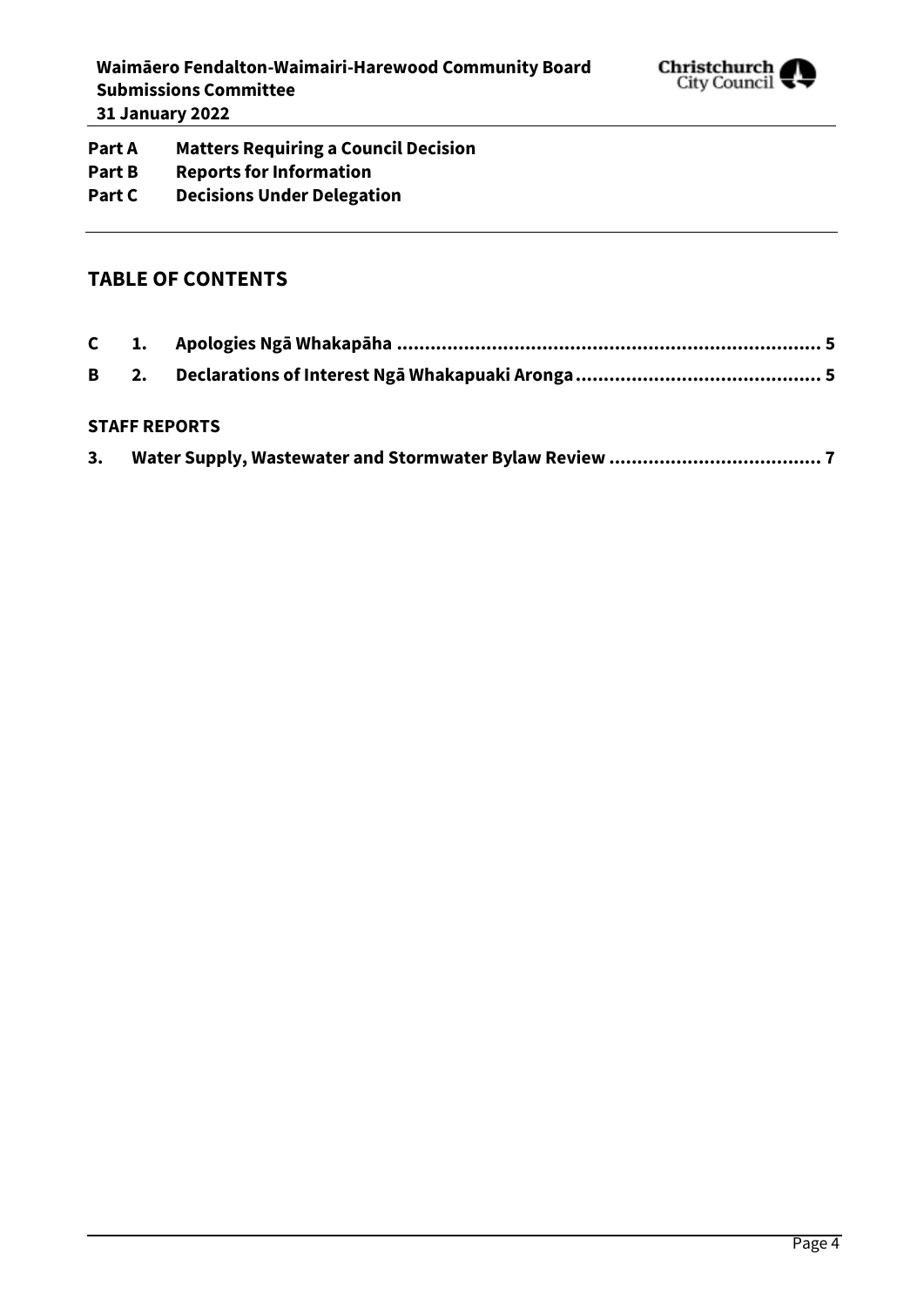

## <span id="page-4-0"></span>**1. Apologies Ngā Whakapāha**

At the close of the agenda no apologies had been received.

### <span id="page-4-1"></span>**2. Declarations of Interest Ngā Whakapuaki Aronga**

Members are reminded of the need to be vigilant and to stand aside from decision making when a conflict arises between their role as an elected representative and any private or other external interest they might have.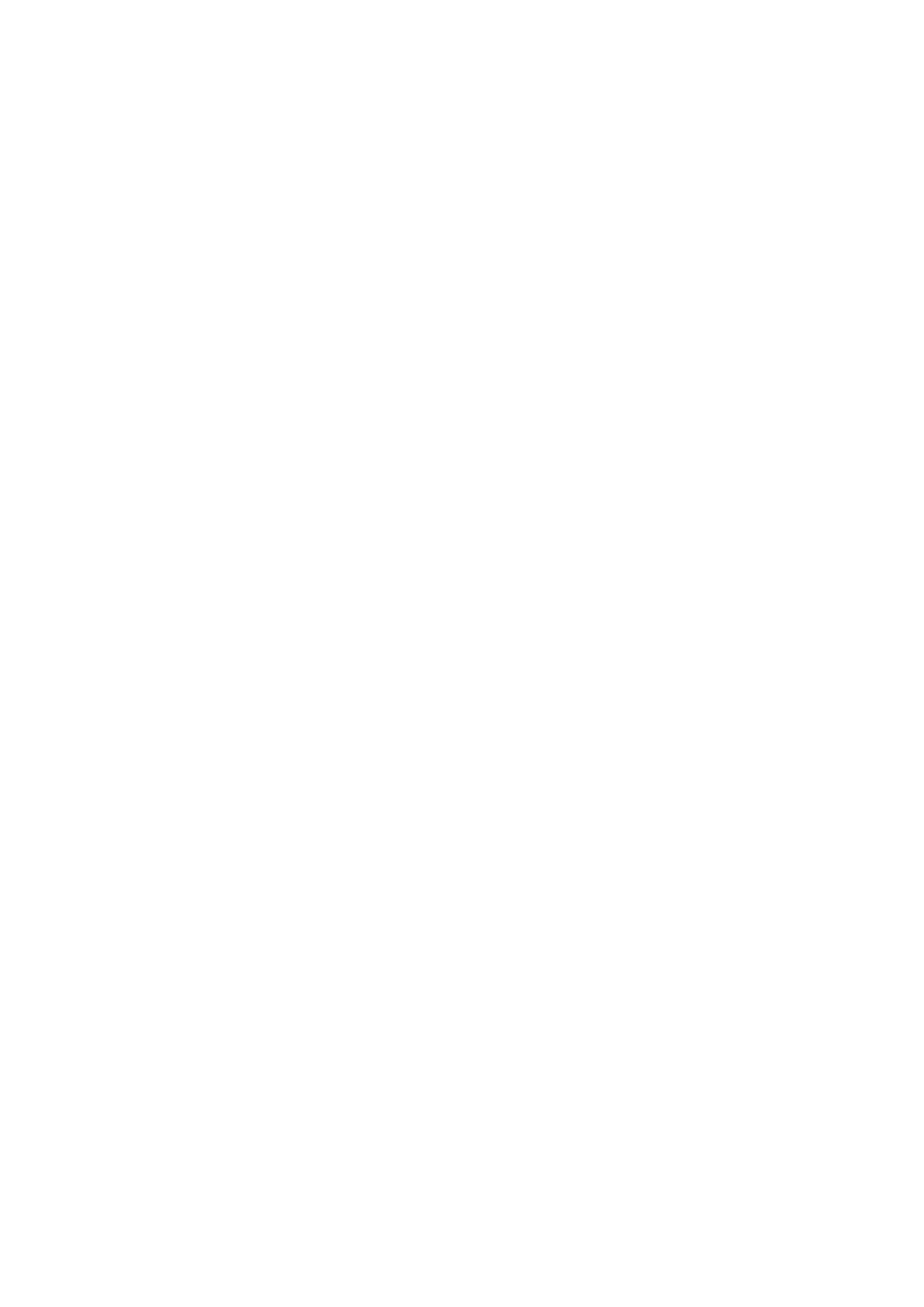

## <span id="page-6-0"></span>**3. Water Supply, Wastewater and Stormwater Bylaw Review**

| Reference Te Tohutoro: 22/55372 |                                                                          |  |
|---------------------------------|--------------------------------------------------------------------------|--|
| <b>Report of Te Pou Matua:</b>  | Aidan Kimberley, Community Board Advisor,<br>Aidan.kimberley@ccc.govt.nz |  |
| <b>General Manager</b>          | Mary Richardson, General Manager Citizens and Community,                 |  |
| Pouwhakarae:                    | Mary.richardson@ccc.govt.nz                                              |  |

### **1. Brief Summary**

- 1.1 The purpose of this report is to allow the Submissions Committee to consider making a submission to the Council on the Water Supply, Wastewater and Stormwater Bylaw Review.
- 1.2 A drop-in session is scheduled for this consultation on Tuesday 1 February 2022.
- 1.3 The Council is required to review this bylaw by 2024, but has decided to review it sooner to help meet the Council's new stormwater obligations under the Comprehensive Stormwater Network Discharge Consent. It is also a general opportunity to improve and update the bylaw to ensure it is fit-for-purpose.
- 1.4 The Council acknowledges that national changes to how water supplies, wastewater and stormwater are managed have been foreshadowed. However these have not been finalised and would be likely to take several years to implement; in the meantime a review of the bylaw is still recommended to enable the Council to meet its current obligations.
- $1.5$ Detailed information about the Strategy can be found on the Have Your Say page: <https://ccc.govt.nz/the-council/haveyoursay/show/472>

### **2. Officer Recommendations Ngā Tūtohu**

That the Waimāero Fendalton-Waimairi-Harewood Community Board Submissions Committee:

Considers making a submission to the Council on behalf of the Board on the Water Supply,  $1<sub>1</sub>$ Wastewater and Stormwater Bylaw Review.

## **Attachments Ngā Tāpirihanga**

There are no attachments for this report.

Additional background information may be noted in the below table:

| Document Name              | Location / File Link         |
|----------------------------|------------------------------|
| Have Your Say Project Page | https://ccc.govt.nz/the-     |
|                            | council/haveyoursay/show/472 |